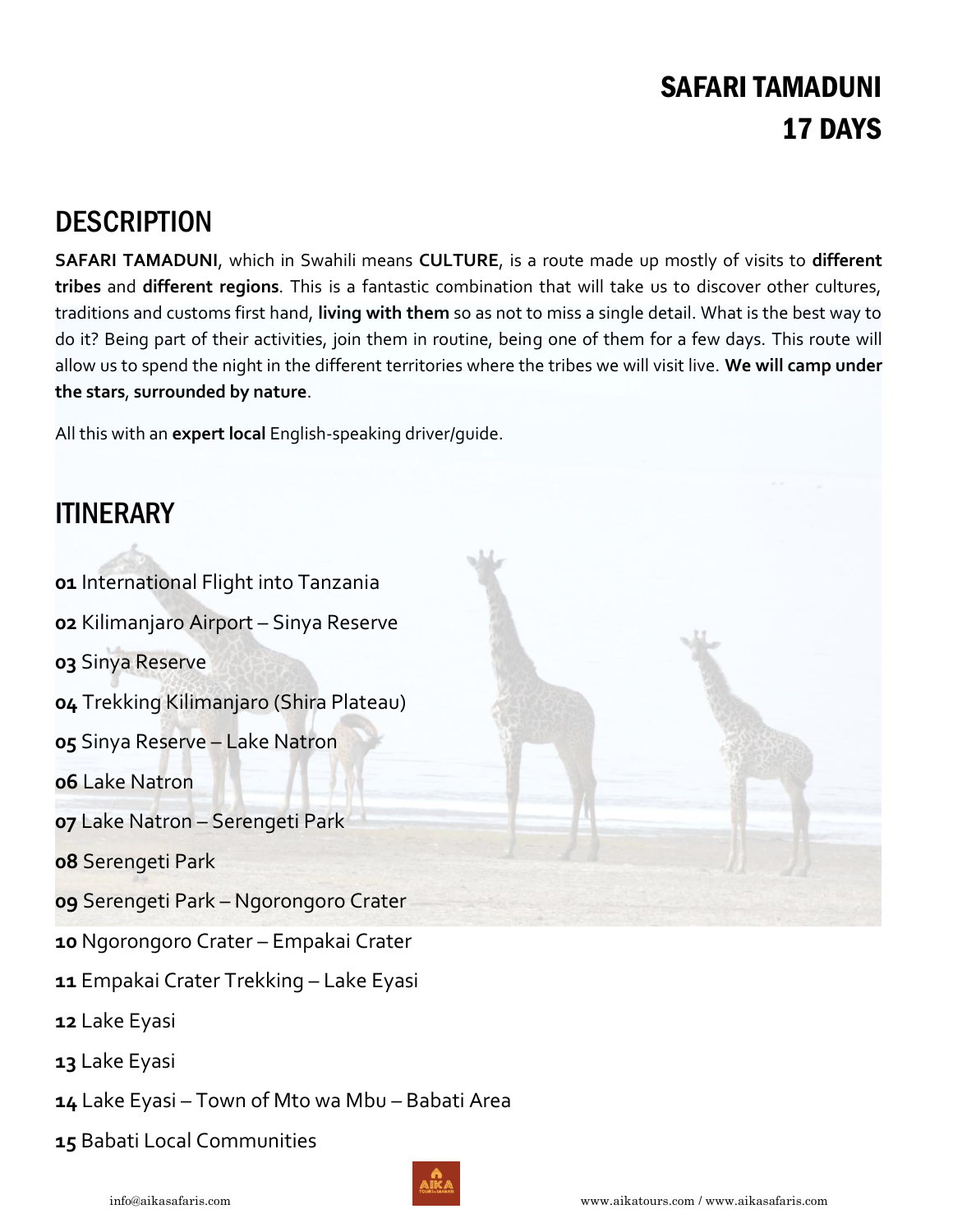**16** Babati – Kolo Rock Paintings – Arusha

**17** Arusha – International Airport – Departure

**Departure dates: all year round.** 

## DETAILED ROUTE

**01 INTERNATIONAL FLIGHT INTO TANZANIA:** International flight into **Tanzania**. Overnight on board.

**02 KILIMANJARO AIRPORT – SINYA RESERVE:** We will land in Tanzania, specifically at Kilimanjaro International Airport. After

completing the entry procedures to the country and collecting our luggage, we will meet our guide, who will be waiting for us with a sign and our names on it.

We will drive to the **Sinya Private Reserve**, located at the base of **Mount Kilimanjaro**, which borders the Amboseli National Park in Kenya. Sinya, with 600 square kilometers in area, offers a spectacular savanna landscape with great plains and a great variety of fauna in the heart of **Masai territory**.

Once in the reserve, we will go to a **Masai boma** where we will camp next to them and this way, have closer contact. While our cook prepares our food, we will take advantage of the moment to savor the views, taking photos and having the first conversation with members of the Masai community.

**Note:** we recommend flights with day arrival until 3pm.

Camping accommodation at a Masai boma - FB (Full Board)

**03 SINYA RESERVE:** At dawn we wake up with views of Mount Kilimanjaro. After breakfast, we will join the **Masai** and soak up their culture and traditions, as well as their daily activities. If we wish, we can participate in some them.

Then we will go on a **walking safari through the savannah guided by Masai warriors**. During the walk, they will give us a talk to tell us about their traditional medicine. To alleviate diseases, the Masai use plants, seeds, leaves, tree bark, etc. We'll go back to the camp for lunch and some rest, but we'll continue exchanging ideas with the Masai.

In the afternoon and with a Masai guide, we will drive and explore the best areas of this reserve in search of animals such as elephants, zebras, wildebeest, giraffes, cheetahs and the kudu antelope, difficult to see

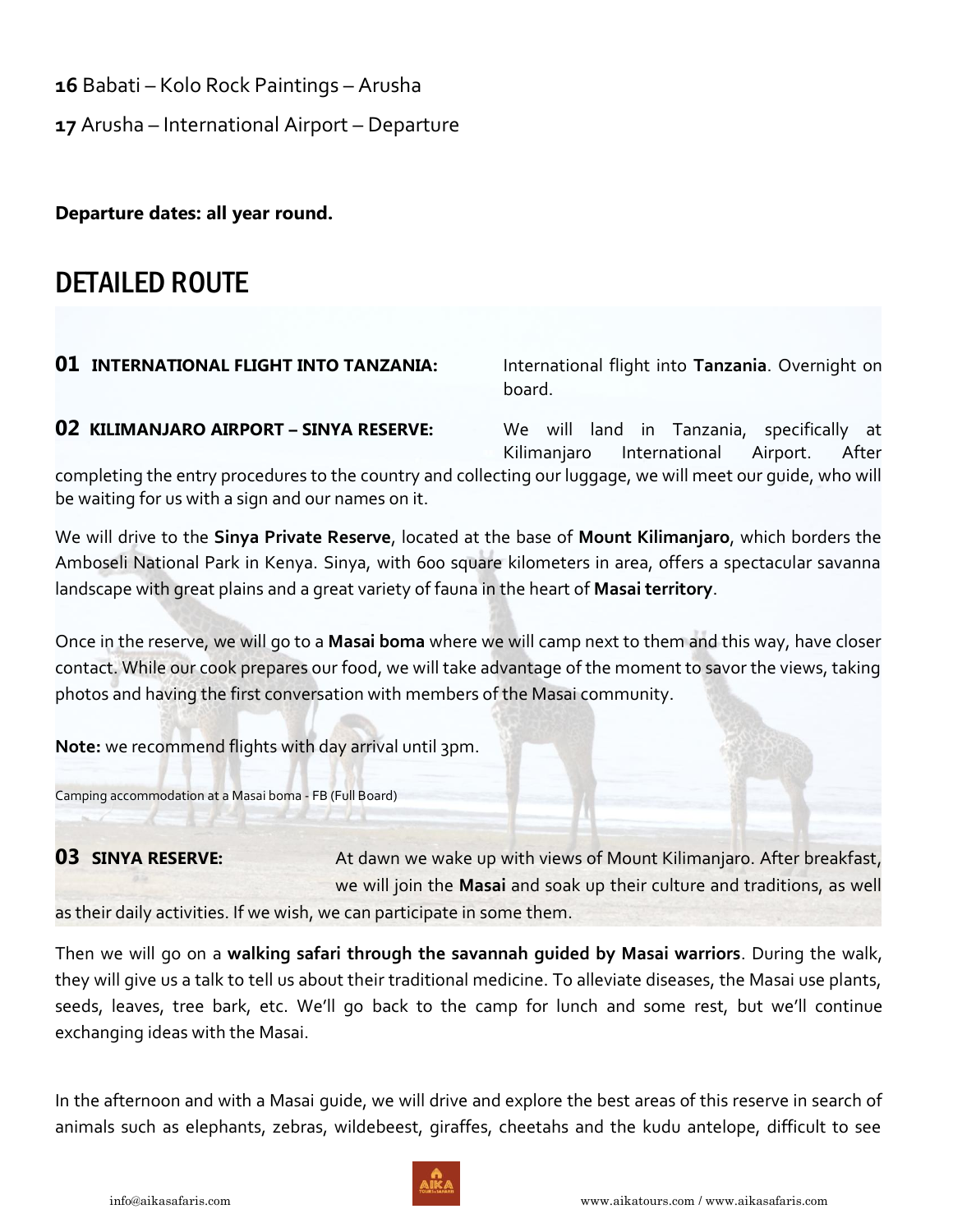elsewhere. With sunset we return to camp, coinciding with the herds of cattle that return. This will be the time to milk the cows, typical food of the Masai.

While we wait for dinner, we will sit by the fire with our Masai friends under the stars. We will listen to tales and stories from the community.

Camping accommodation at a Masai boma - FB (Full Board)

### **04 KILIMANJARO TREKKING (SHIRA PLATEAU):** Today we will have a very interesting

# excursion: **a day trekking on the famous**

**Mount Kilimanjaro**. In the morning, we will leave the camp and drive to the door where we must register to obtain the permit. We will be accompanied by a mountain guide, who will guide us throughout the tour.

We will begin the trekking crossing the tropical forest where we will be able to observe the colobus monkeys of black and white color jumping from tree to tree; birds like hornbill, among others. We will continue towards the Shira Plateau, our goal, at 3,500 meters above sea level. Along the way, we will have views of the Kibo peak, one of the highest peaks in Kilimanjaro and its northern glaciers (when the weather permits).

We will also have views of the plains of the neighboring Amboseli National Park in Kenya and the deep gorge of the Simba River, whose views contrast with those of the highest mountain in the world. Upon arrival at the north rim of the Shira crater we will make a quick stop to take some photos and observe different volcanic cones that dot the landscape. We will have our picnic food in the bush while we enjoy the landscapes and under the African sky. It is a moderate walk and you do not need to be extremely fit to enjoy it.

After about 4 or 5 hours, we will start the descent to the door. There, vehicle and driver will be ready to go back to camp and spend the night.

Camping accommodation at a Masai boma - FB (Full Board)

**05 SINYA RESERVE – LAKE NATRON:** Breakfast and morning safari, after disassembling our camp in Sinya, we will be heading to the **Natron region**.

We leave the Sinya reserve behind and set off on a dirt track towards the town of Longido, on the slopes of Mount Longido, where we can make a technical stop. Afterwards, we'll continue our journey across the **savanna landscape** with the possibility of finding fauna on our way, giraffes, zebras and wildebeest among others. With some kilometers behind, we'll reach the town of Kitumbeine, where the local market takes place every Monday. We will continue until a spectacular plain the Masai call "Engusero Ekitanga Enkutuk" and which means "big open mouth." This is something we'll understand when we see it. Through the mountainous landscape we go until the town of Gelai Bomba. From this point on, good views of the **Ol Donyo Lengai** and **Kerimasi volcanoes** are a sure thing, and until we get to Lake Natron.

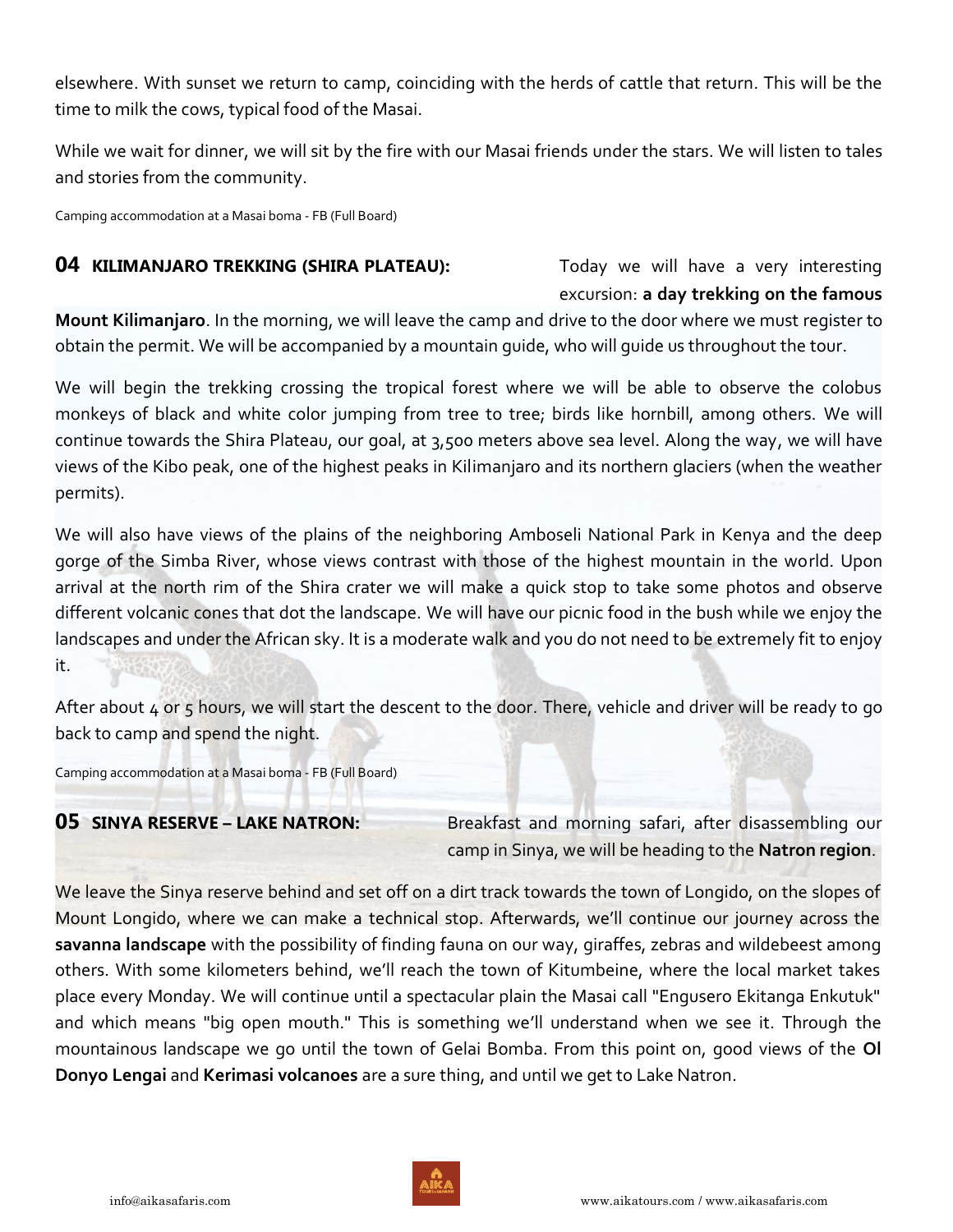It's very hard to describe the beauty of this landscape. Volcanoes, wild fauna, Masai herders with their flocks and infinite plains are here to tell us that these valleys are the origin of humanity, the true landscapes of Eden. Almighty, the "Ol Doinyo Lengai", the sacred mountain to the Masai. These local people maintain their animistic beliefs and the mountain continues to be a pilgrimage center where the Masai gather for their rituals, which are always related to the power of nature.

During the tour, we will be able to observe a landscape hard to forget. With our 4x4 vehicle, we'll *sail* this attractive, stony setting with ancient rivers of petrified lava.

We will arrive at the area of Lake Natron, a saltwater lake located in the heart of the Rift Valley, where we will spend the night.

Camping accommodation - FB (Full Board)

**06 LAKE NATRON:** We will use the day to learn a little more about the **Masai culture**, so we'll spend a few hours with one of the families and soak up their culture and traditions. The Masai people use most of their time to the care of livestock, but they are also proud warriors who cling to their traditional way of life. We can visit several towns and see their local school, their way of cooking and the rest of their daily chores.

Lunch at noon at the camp and a little rest. After lunch, we'll be on our way to the **Ngarasero waterfall** where, if we wish, we can **swim in the natural pool of water** that falls from Mount OlDoinyo Lengai.

We will later drive up to the shore of **Lake Natron** and its characteristic reddish color. This lake attracts countless flamingos from Lake Manyara to lay their eggs here. As we approach, we'll make a stop at the archaeological site called "Engare Sero Footprints." This site was recently reported for the first time by National Geographic and has a sample of some of the earliest known hominid tracks. We can still see them thanks to the weather conditions of the area and the help of volcanic eruptions in the region.

Camping accommodation- FB (Full Board)

**07 LAKE NATRON - SERENGETI PARK:** We will leave the Lake Natron region behind and the incredible views of this huge presence of water in the

heart of the Rift Valley. The continuously climbing road will take us back to the highlands of Tanzania. We will be witness to the change in the landscape and vegetation as we enter the territory of the **Sonjo ethnic group**.

We make a short stop at the town of Waso, to soon be back on the road to the great park in northern Tanzania: the **Serengeti**. The food will be picnic type. Once in the Serengeti, we will enter crossing the socalled **Lobo Area** and its valley for a safari. This will give us a first taste of the amount of fauna that awaits and that we'll be able to see during the next few days: lions, elephants, buffalo, leopards, giraffes, wildebeest or zebras.

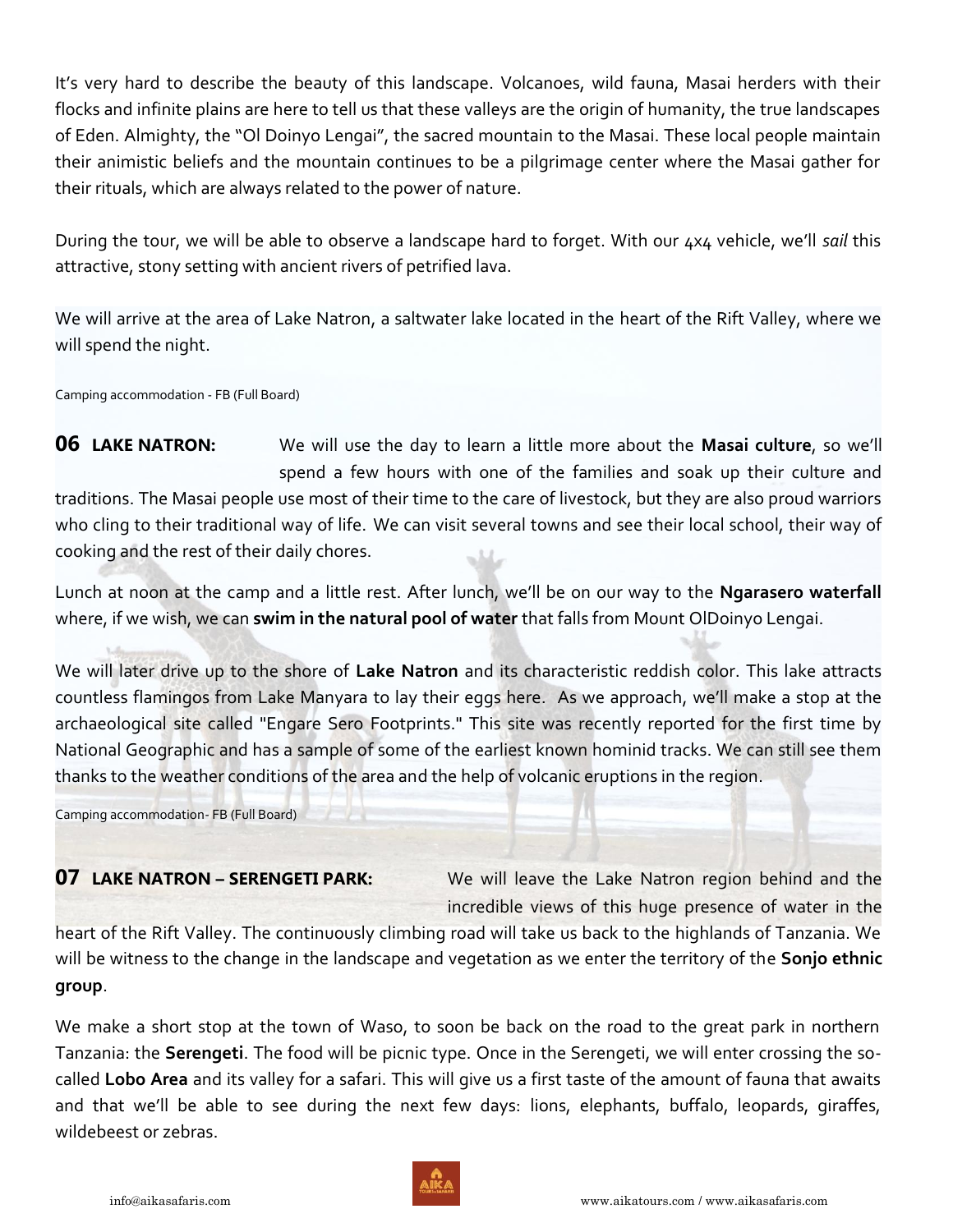We'll finally reach the central area known as **Seronera** where, in the middle of the savannah, our accommodation is located with the best views of the entire plain. We will use two different camps during these two nights in the Serengeti. We'll use mobile campsites, accommodations with unique character that are placed in the middle of the savannah; we'll enjoy their large beds.

Mbugani Serengeti Camp – FB (Full Board): <https://mbuganicamps.com/camps/seronera-camp.html>

**08 SERENGETI NATIONAL PARK:** The oldest and most famous of Tanzania's and Africa's national parks represents the essence of the safari

experience par excellence. With large **savanna plains** and forests where millions of herbivores graze, the Serengeti is home to the most significant specimens of Africa all year round: giraffes, elephants and rhinos.

Known for the annual migrations of wildebeests and other herbivores, where millions of animals travel nearly 1,000 kilometers in search of fresh pastures starring in a unique spectacle of wildlife, Serengeti is the must-visit place in Tanzania. One of the scenes that awaits is that of hippos and **Nile crocodiles** in one of the large ponds in this park.

One of these natural pools, known as the **Retina Hippo Pool** and located 10 kilometers from Seronera, is one of the best places to see these fascinating animals. We'll have picnic food in the middle of the savanna, so as not to lose a second of the sensations while being part of a safari in capital letters.

Mbugani Serengeti Camp – FB (Full Board): <https://mbuganicamps.com/camps/seronera-camp.html>

### **09 SERENGETI PARK – NGORONGORO CONSERVATION AREA:** Today we will roam the

park again on safari and

crossing the Seronera Valley to see how the animals wake up; hopefully we can also find the felines in action.

We will continue exploring the park until noon. After lunch, we'll leave Serengeti and head to the **Ngorongoro Conservation Area** where we will spend the night on the rim of the crater, from where we will have spectacular views of the interior of the Ngorongoro Crater.

**Note**: this will be a cold night, so it is highly recommended the use of warm coats and sleeping bags.

Camping accommodation - FB (Full Board)

### **10 NGORONGORO CRATER – EMPAKAI CRATER:** With the first rays of the sun we will go

into the **Ngorongoro Crater**, one of the

largest volcanic calderas in the world. Formed after a gigantic volcanic explosion, the caldera is now a huge hole with walls over 600 meters high filled with forests.

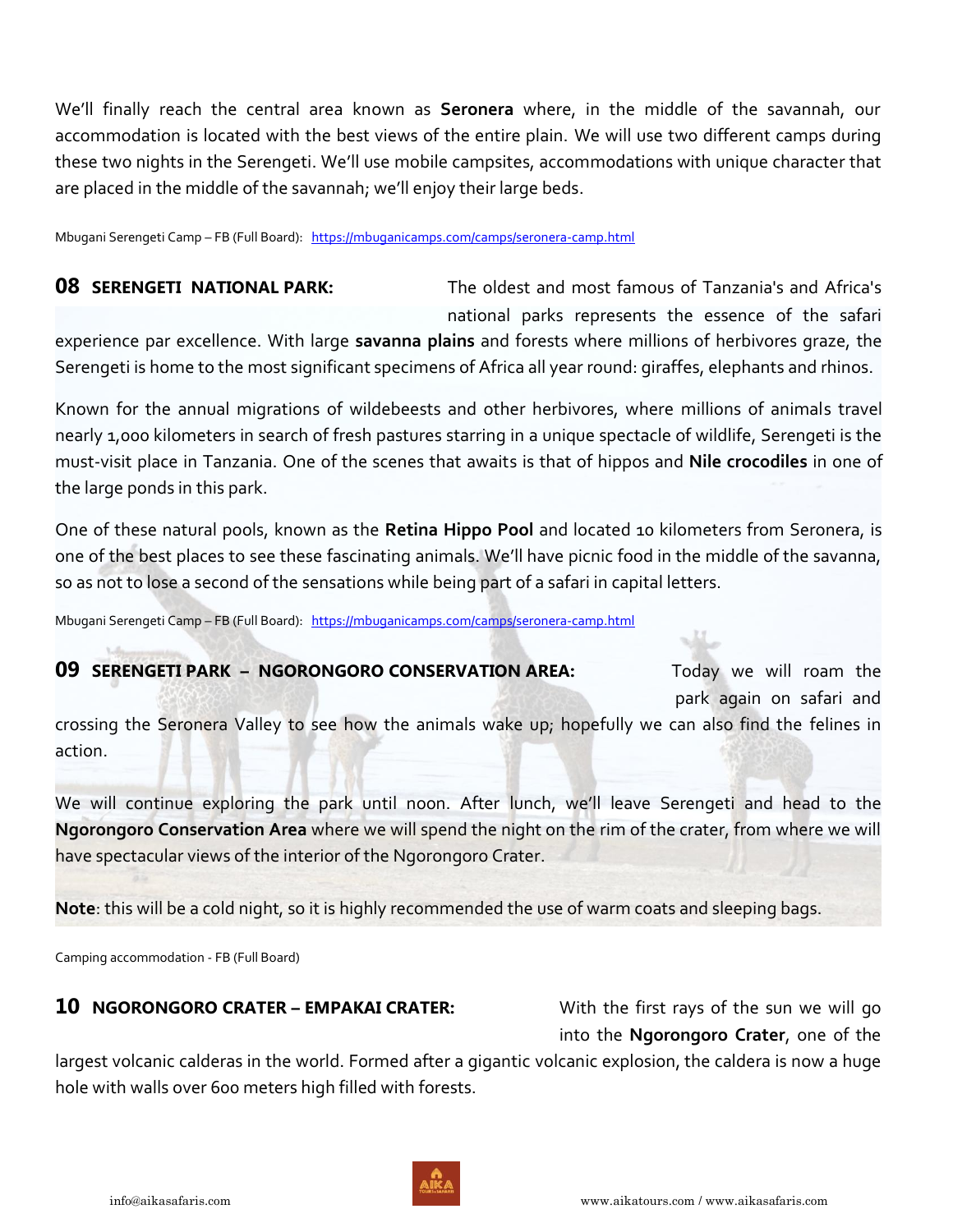Inside lies a peculiar universe of ecosystems of forests, lakes and savannas, with 20 kilometers in diameter. With a population that **borders 25,000 animals of different species**, we will use this opportunity to seek among others, the endangered black rhino. This is the time to look for the so-called **Big Five**. Specifically in the Munge River area, we will be on the lookout for the lions with the darkest mane. In this paradise we will enjoy a picnic lunch in front of a swamp while we watch the hippos bathe.

After lunch we will leave this caldera and drive up to the **Empakai Crater**, located to the northwest. Empakai Crater is a unique and pristine caldera of green paradise in the highlands of the Ngorongoro Conservation Area of at an altitude of 3,280 meters above sea level. Along the way, we will cross several Masai villages and we may encounter some animals such as zebras, wildebeest, gazelles and vultures. Finally, we will reach the area where we will camp just above the rim of the crater.

**Note**: this will be a cold night, so it is highly recommended the use of warm coats and sleeping bags.

Camping accommodation - FB (Full Board)

### **11 EMPAKAI CRATER TREKKING – LAKE EYASI:** Breakfast in the camp. Shortly after, we will start

our **walking safari in the Empakai** to explore

this spectacular crater. With a lake at the bottom of the crater and the entire caldera surrounded by a steep and wooded wall, the Empakai is an area of great natural beauty and, on clear days, you can see the **Ol Doinyo Lengai**, the most recent **active volcano** in Tanzania.

The steep hill requires good physical condition, but the stroll through the woods and the presence of incredible avifauna makes it worthwhile. The path continues up to the lake shore, where we can see plenty of aquatic birds, among which we'll find the majestic flamingo. We will go back to the camp for a quick rest and then will be on our way again. This time, we go to **Lake Eyasi**, also known as the territory of the **Hadza**, one of the **last ethnic hunter**-**gatherer groups** in Africa.

Camping accommodation - FB (Full Board)

12 & 13 **LAKE EYASI:** Early coffee/tea and we are ready for a day of coexistence with the **Bushmen** or the **Hadza**. These traditionally **hunter**-**gatherer people**

are famous for speaking one of the northwestern joisan languages, which use clicking sounds.

We'll spend **some time with a family** in order to learn as much as possible about their lives. These will be special days as we are to be part of a society that even today, they are able to live in the most traditional way in perfect connection with nature. Therefore, we will have to go to **more remote areas**, where we can have a truly amazing experience along these highly skillful hunters.

Today's meals will be organized according to the activities.

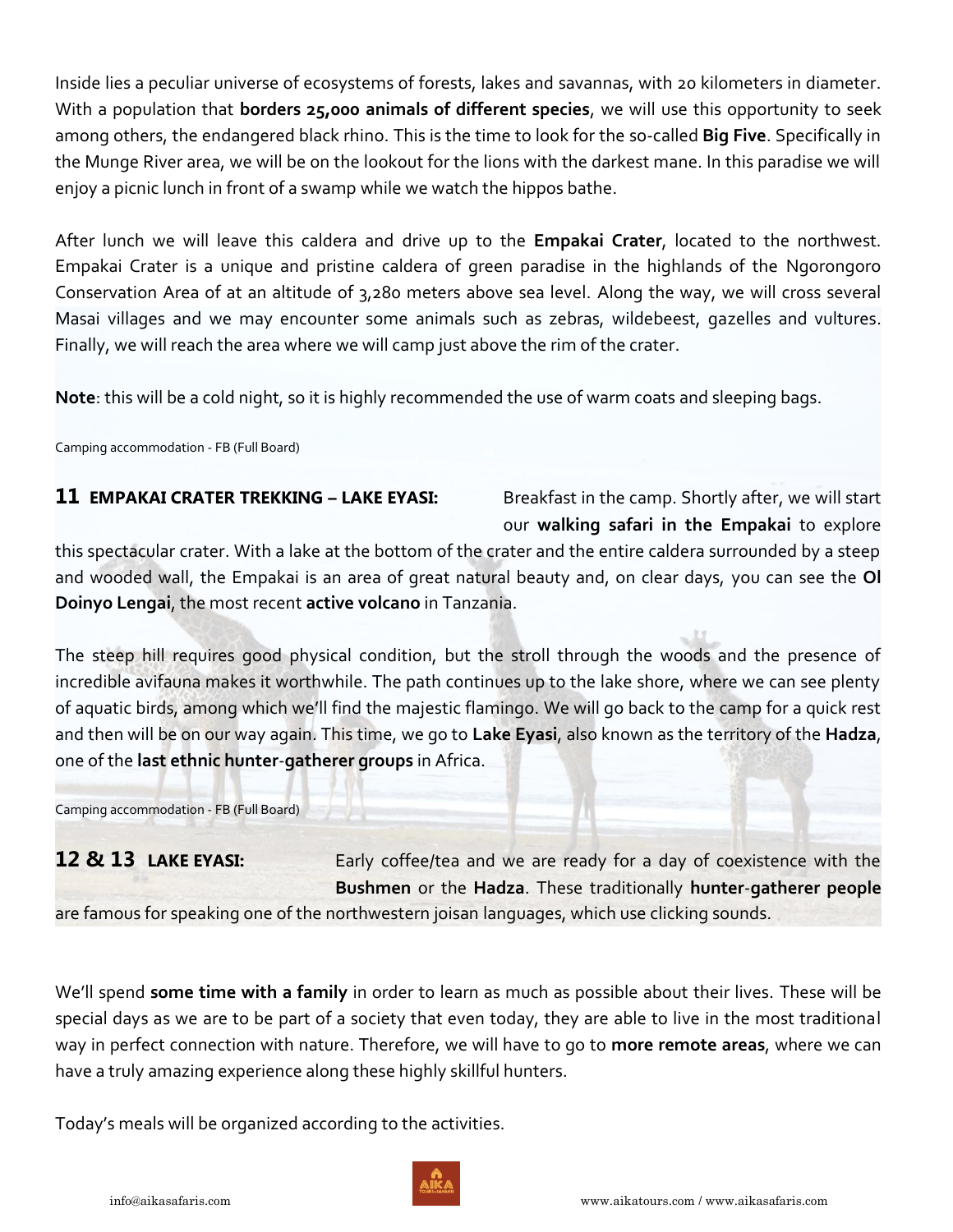**14** LAKE EYASI – MTO WA MBU – MALAGI VILLAGE (BABATI REGION): After breakfast, we leave Lake Eyasi behind and

drive up to the famous town of **Mto wa Mbu**, which means river of mosquito. The town lies just below the great Rift Valley and borders Lake Manyara National Park.

Mto wa Mbu is a small town with a population of more than 28,000 people where about **120 tribes** live together. This is the Tanzanian **melting pot** with probably the most **exotic mix of languages** and **customs** found in Tanzania. Here, around 1,117 hectares of land are irrigable and arable.

We'll join a local guide ready for a **bike safari**. The ride can take from one to two hours and will cross a protected area that is part of the Lake Manyara Park. It's possible that we run into some animals such as gazelles, wildebeest, zebras or giraffes. Back to town and with our local guide, we will **explore on foot** the **local market**, **craft shops**, but we can also visit **schools**, **orphanages**, **churches** and a **local brewery** known as Mbege.

At noon, we'll join a local woman (mama) and enjoy diverse **dishes of typical foods**. After lunch, we'll drive towards the interior of the country. After lunch, we'll leave this town and reach the town of **Malangi** with the sunset. This town is under the influence of the **Barbaig tribe**, and this is where we will set up camp, spend the night and interact with them.

Dinner by the fire and a nice chat with some members of this tribe so we can learn their vision of the world, their history, customs and traditions.

Camping accommodation - FB (Full Board)

### **15 VILLAGES: MALANGI, MAISKA & MANAGHAT:** We wake up in the heart of the **Barbaig**

**territory**. After breakfast, we will start

the day visiting some local families to soak in their culture and their daily life. The Barbaig is an authentic tribe as they have managed to their culture. They are breeders and livestock is what their economy is based on. They are also warriors like the famous Maasai and the women still wear traditional goatskin and cowhide dresses. We will visit another town called Maisaka, where the **Gorowa live**. Upon arrival, we will join a local family and from them, we'll learn their way of life, customs, as well as the way in which they arrange marriages and resolve community conflict, religious rituals and their origin. In the afternoon, we will visit another town called **Managhat**. Here, we can be introduced to diverse community projects such as **clay**-**brick making**, **dairy** and **farm projects** and a **biogas project**. We can also have some tea or a cup of hot tea boiled with biogas.

We can climb the hill of **Mount Baambay** and enjoy the sunset with views of Lake Babati and the Rift Valley escarpment in the background.

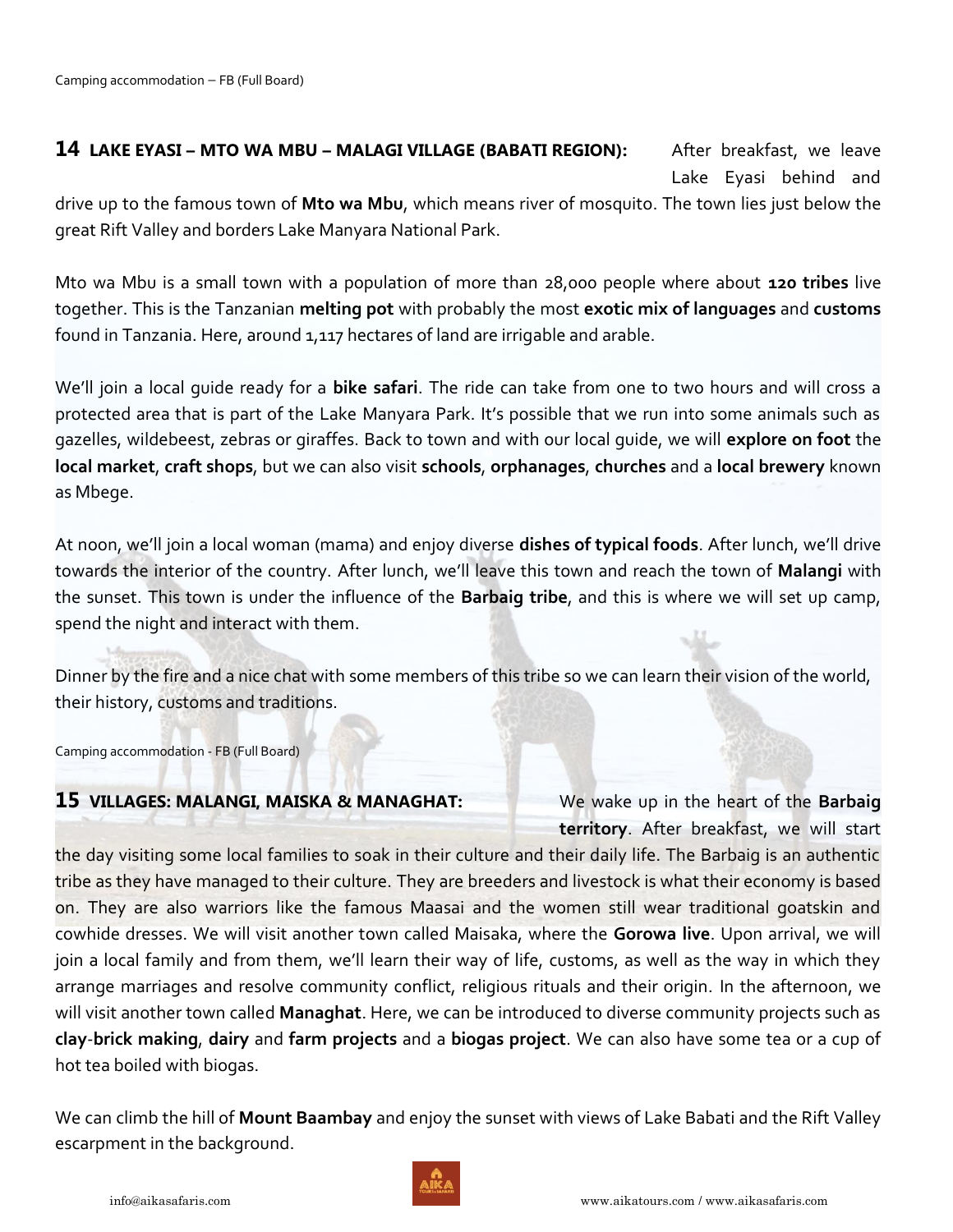**16** KOLO ROCK PAINTINGS – ARUSHA: Early in the morning, we'll be on our way to a town called **Kolo**. Upon arrival, we'll check-in at the office and

join a local guide, who will tell us all about the symbolism of the **rock paintings**, but also about the history of the area and the amazing landscapes here. The area is very picturesque and once we're in these shelters, we'll easily understand why they were chosen: not only does it have great views of the valley but the viewpoint is perfect for eying possible threats and food. **The paintings are found in caves**, rocky shelters and hanging rock slabs along the fault lines of the East African Rift Valley over an area of approximately 2,300 square kilometers. It is believed that there are between **150** and **450 different sites**, but the exact number is unknown. These caves and shelters were used for living, but also for traditional rituals, which are still performed today.

In the early 1950s, archaeologists and anthropologists Louis and Mary Leakey surveyed about 100 sites, and in 1983 Mary released a book highlighting the beautiful art they found here. However, only a handful of people have yet seen it.

These paintings are estimated to be over 1,500 years old. The artists may have been a group of huntergatherers from the **Sandawe tribe**. The Sandawe people still live in Tanzania and are the last true huntergatherers. They probably used vegetable oil and animal fat to create red and white color, and occasionally black and brown to represent people and wild animals. However, red color could have been achieved by using iron oxide or even animal blood. The images show humans engaged in activities such as dancing, walking, hunting or just sitting. They also include animals such as giraffes, elands, elephants, kudus, wild dogs, and even hyenas. The collection of paintings portrays how these hunter-gatherers lived and their evolution into a more settled society as farmers.

After a nice full day, we'll leave this area behind and drive to **Arusha** in the afternoon, where we will spend the night.

Kibo Palace Hotel – BB (Bed & Breakfast): <https://kibopalacehotel.com/>

### **14 ARUSHA – INTERNATIONAL AIRPORT – DEPARTURE:** This is our last day in Tanzania.

After breakfast, if time allows and

we feel like it, we can go for a walk through the city of **Arusha** and visit the **local market**. At the agreed time, we will drive to Kilimanjaro International Airport to leave Tanzania.

### **END OF OUR SERVICES**

### **\*ASK FOR A FREE QUOTATION.**

**ACCOMMODATION:** SINYA: Camping.

LAKE NATRON: Camping.

info@aikasafaris.com www.aikatours.com / www.aikasafaris.com